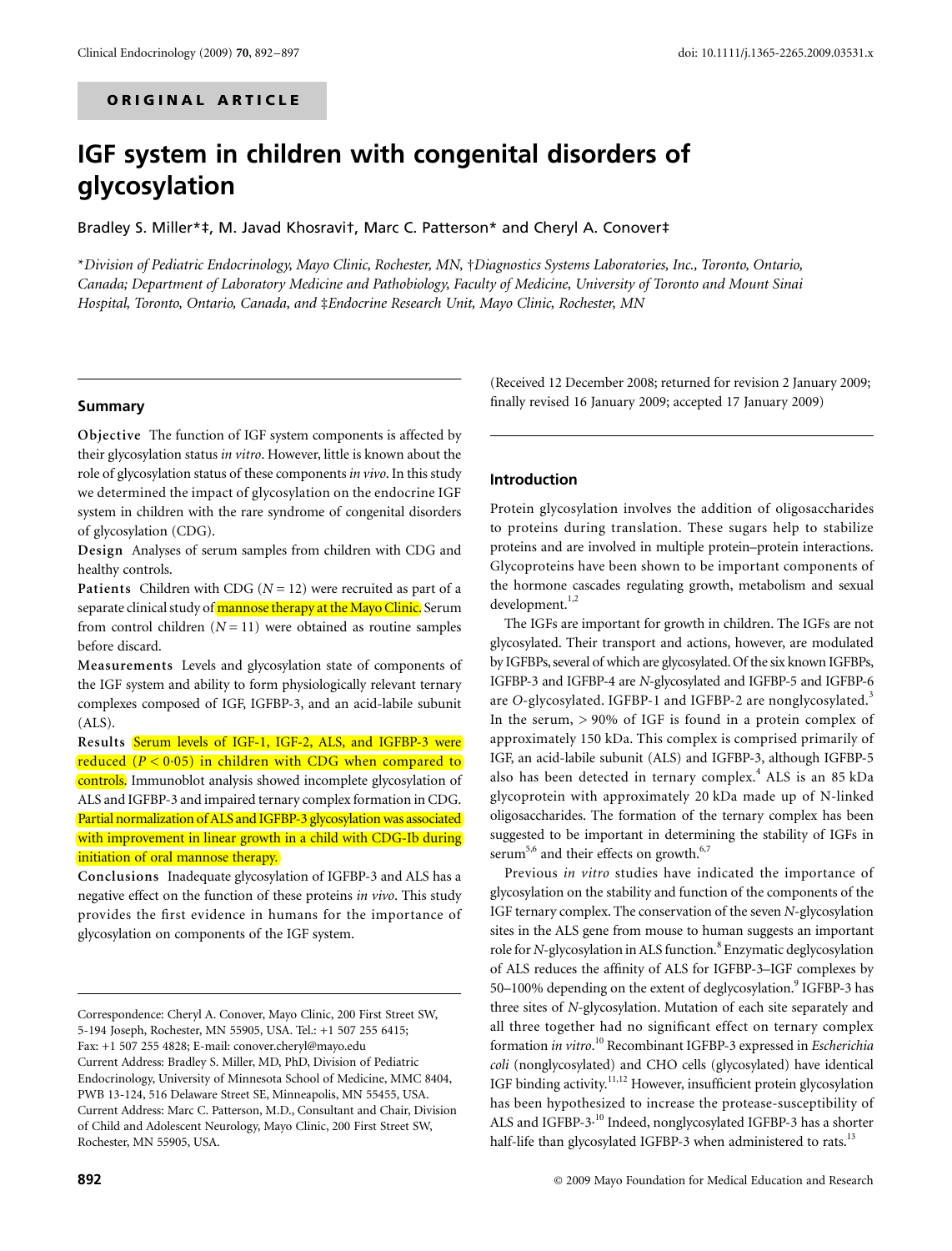Congenital disorders of glycosylation (CDG, formerly Carbohydrate Deficient Glycoprotein Syndrome, CDGS) are a group of rare clinical disorders due to defects in the enzymes and other proteins responsible for providing the substrates necessary for protein glycosylation and for processing of protein-linked oligosaccharides.<sup>14,15</sup> CDG-Ia is caused by deficiency of phosphomannomutase 2 (PMM2 deficiency) required for conversion of mannose-1-phosphate to mannose-6-phosphate.<sup>16,17</sup> CDG-Ib is caused by deficiency of the phosphomannose isomerase (MPI deficiency) required for conversion of fructose-6-phosphate to mannose-6-phosphate.<sup>16,18</sup> The partial deficiency of these enzymes leads to incomplete N-linked glycosylation of numerous proteins in this syndrome. Analysis of transferrin glycosylation by immunoisoelectric focusing and more recently by tandem mass spectroscopy has been used as a diagnostic test for CDG.19,20 Postnatal growth failure is common in children with CDG despite normal or elevated levels of GH.<sup>1,21</sup> In a prospective study of growth in children with CDG-Ia, Kjaergaard *et al*. 22 found a progressive decline in length/height from a mean of 0 SDS at birth to a mean of –1·8 SDS at 2 years of age. Height continued to show a downward trend after the age of 2 years. The abnormal glycosylation and clinical symptoms in CDG-Ib can be treated with oral mannose.<sup>23-25</sup>

In this study, we used CDG as an *in vivo* model of defective protein glycosylation to investigate the impact of glycosylation on stability and function of the components of the IGF system. We analysed the levels of the serum components of the IGF ternary complex, and determined the degree of glycosylation of these components and their ability to form ternary complexes. Finally, we investigated the impact of mannose therapy on the glycosylation of ALS and IGFBP-3 in a child with CDG-Ib during a period of remarkable catch-up growth. These data provide evidence for the importance of glycosylation on the stability and function of the components of pathways, such as the IGF system, involved in growth.

#### **Subjects and methods**

Children diagnosed with CDG by transferrin isoelectric focusing and subsequent enzymatic analyses were recruited as part of an Institutional Review Board (IRB)-approved study of mannose therapy. Separate IRB approval was granted to use stored serum samples, which were consented by the patients for future studies, for biochemical analyses. Normal control sera in the age-range of the CDG children were obtained at the central processing laboratory just prior to discard. Health status was confirmed by chart review. Mean  $\pm$  SD age for controls was  $8.3 \pm 4.8$  years (range 22 months– 18 years). Mean age  $\pm$  SD for CDG was  $8.1 \pm 6.6$  years (range 21 months–26 years).

# *Determination of serum levels*

Serum levels of total IGF-1, total IGF-2, free IGF-1 and IGFBP-3 were determined using immunoradiometric assay (IRMA) kits as directed by the manufacturer [Diagnostic Systems Laboratories, Inc (DSL), Webster, TX]. Serum levels of total ALS were determined using an enzyme-linked immunosorbent assay (ELISA) kit as directed by the manufacturer (DSL).

#### *Immunoblotting*

Serum (2 μl) was diluted in four times Sample Buffer and resolved on 5–15% gradient gels via sodium dodecyl sulphate polyacrylamide gel electrophoresis (SDS-PAGE) under nonreducing conditions. Proteins were transferred to nitrocellulose or polyvinyldifluoride (PVDF) membranes by semidry technique and blocked in Tris Buffered Saline with 0·2% Tween (TBST) and cow's milk (5%). The membranes were incubated with polyclonal rabbit antihuman IGFBP-3 (kindly provided by Dr M. Binoux, Paris, France) 1 : 1000 or goat antihuman ALS (DSL) 1 : 1000 overnight at 4 °C followed by goat antirabbit or rabbit antigoat Immunoglobulin G horseradish peroxidase (HRP) conjugate for 60 min at room temperature. Subsequent TBS washes were followed by development with Enhanced Chemiluminescence products (Amersham, Arlington Heights, IL).

# *2-D electrophoresis*

The isoelectric points of glycosylated ALS ( $pI = 4.5$ ) and enzymatically desialylated ALS ( $pI = 7.0$ ) have been previously described.<sup>9</sup> Serum (1 μl) was equilibrated overnight with pH 4–7 focusing strips (Bio-Rad, Hercules, CA) under reducing conditions. 2-D electrophoresis was performed using a ramping current over 16 h. Strips were then applied to a 7·5–15% SDS-PAGE gradient gel for molecular weight resolution. Gels were then transferred and immunoblotted as described above.

# *Western ligand blotting*

Serum (2 μl) was diluted in four times Sample Buffer and resolved by SDS-PAGE under nonreducing conditions. Proteins were transferred to PVDF membranes by semidry technique. The membrane was washed in 3% NP-40/TBS and blocked in TBS/0·5% BSA. The membranes were incubated with <sup>125</sup>I-IGF-1 ( $1 \times 10^6$  cpm) overnight at 4 °C. Subsequent TBST/TBS washes were followed by air drying of the membrane. The membranes were then exposed to film using a Dupont enhancing screen at –70 °C.

#### *IGFBP-3 proteolysis*

Proteolytic fragments of IGFBP-3 were quantified in serum using previously published ELISAs.<sup>26</sup> The assay utilizes a common monoclonal capture antibody combined with a polyclonal or two different monoclonal detection antibodies for detecting total, fragment and intact IGFBP-3 immunoreactivity. The reaction is quantified using a colourimetric assay involving HRP antibody conjugates.

# *Size exclusion chromatography*

Serum (200 μl) was resolved by fast performance liquid chromatography (FPLC) using a Superose 12 column with 50 mm Tris–HCl (pH 7·4) plus 150 mm NaCl at a flow rate of 0·5 ml/min The column was calibrated using molecular weight standards: blue dextran, transferrin, bovine serum albumin, carbonic anhydrase, and cytochrome c (Sigma, St. Louis, MO).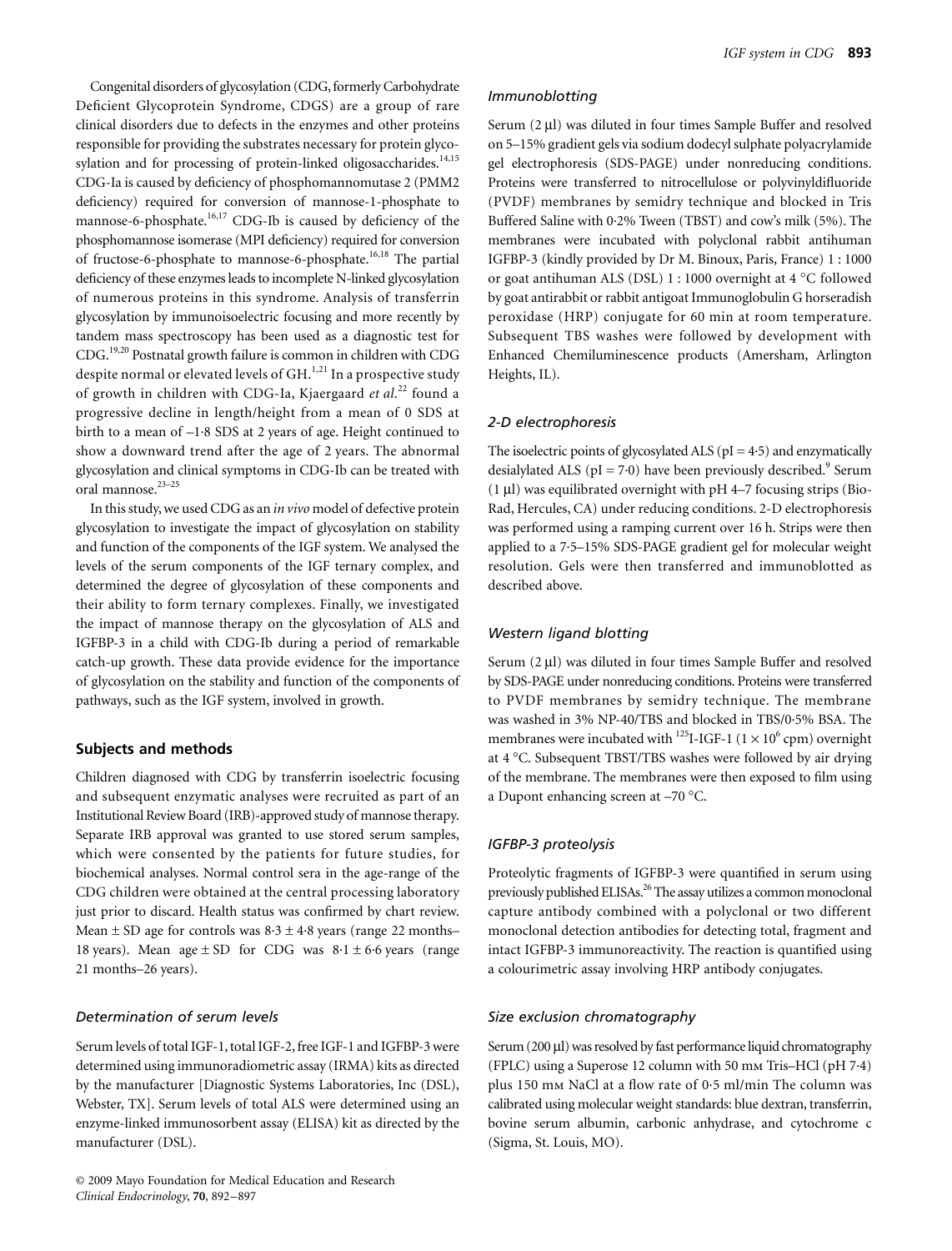**Table 1.** Components of the IGF System

|                            | Control $(n = 11)$  | CDG-Ia $(n=12)$             |
|----------------------------|---------------------|-----------------------------|
|                            |                     |                             |
| ALS total (mg/l)           | $19.63 + 1.65$      | $9.74 + 1.09*$              |
| IGFBP-3 $(\mu$ g/l)        | $3563 + 306$        | $2069 \pm 192$ <sup>*</sup> |
| IGF-2 total $(\mu g/l)$    | $677 + 63$          | $404 + 35*$                 |
| IGF-1 total                |                     |                             |
| Median (range) $(\mu g/l)$ | $195(25 - 586)$     | $70(17-311)^*$              |
| IGF-1 Free                 |                     |                             |
| Median (range) $(\mu g/l)$ | $2.34(0.75 - 6.65)$ | $1.03(0.51-3.97)$           |

Measurement of the serum components of the IGF system in CDG-Ia patients compared to healthy controls. Total and Free IGF-*I*-values were expressed as median and range due to lack of a normal distribution.  $*P < 0.05$ .

# *Statistical analysis*

Results are presented as mean ± SEM unless otherwise stated. Analyses using *t*-test and anova were performed using jmp® software (SAS Institute, Cary, NC).

# **Results**

Analysis of the serum from CDG-Ia patients and controls showed a reduction in each of the major components of the IGF system (Table 1). Total ALS was 50% lower in children with CDG than controls  $(P < 0.05)$ . The serum levels of IGFBP-3 were similarly reduced  $(P < 0.05)$ . The amount of total IGF-1 and IGF-2 was 40–60% lower in children with CDG than the controls  $(P < 0.05)$ . Therefore, the components of the ternary complex were significantly reduced in children with CDG. The free IGF-1 was reduced by 66%, but this was not statistically significant  $(P = 0.09)$ .

In order to investigate the mechanism by which the components of the ternary complex were reduced in children with CDG, we determined the glycosylation status of these proteins. ALS glycosylation was evaluated by immunoblot analysis. In children with CDG-Ia, incomplete ALS glycosylation was demonstrated by the presence of multiple lower molecular weight bands in children with CDG compared to approximately 85 kDa ALS seen in normal controls (Fig. 1a). These are reminescent of partial enzymatic deglycosylation of ALS *in vitro*. 9 Differential glycosylation of ALS was also demonstrated using 2-D gel electrophoresis (Fig. 1b). This method emphasizes the reduction in charge and molecular weight of ALS in the setting of incomplete glycosylation in sera from patients with CDG-Ia.

IGFBP-3 glycosylation was evaluated by immunoblot and ligand blot analyses. In normal controls, glycosylated IGFBP-3 migrates as a doublet at 38 and 46 kDa. In Fig. 2, there is a relative reduction in the intensity of the 38 and 46 kDa bands in patients with CDG-Ia by both immunoblot (Fig. 2a) and ligand blot (Fig. 2b). In both analyses, there is a 30 kDa band which may represent unglycosylated IGFBP-3, a proteolytic fragment of IGFBP-3 or a combination of the two. This band is increased in CDG-Ia in the ligand blot. The 30 kDa proteolytic fragment of IGFBP-3 has been shown previously to bind IGF, but with low affinity; it is not normally detected by ligand blot with radiolabelled IGF-1. Based upon previous *in vitro* data,<sup>11,12</sup> the



**Fig. 1** ALS immunoblot. (a) ALS detected in immunoblot of 2 μl of serum from CDG-Ia patients and controls. Incomplete ALS glycosylation is indicated by arrowheads in CDG-Ia. (b): ALS detected in immunoblot of 1 μl of serum from CDG-Ia patient and age-matched control separated by 2-D gel electrophoresis. Positions of molecular weight markers are indicated at the right.



**Fig. 2** IGFBP-3 immunoblot and ligand blot. IGFPB-3 detected by (a) immunoblot and (b) ligand blot of 2 μl of serum from CDG-Ia patients and controls. AC, adult control; C, age-matched control; Ia, CDG-Ia. Positions of molecular weight markers are indicated at the right.

unglycosylated form of IGFBP-3 would be expected to bind IGF normally.

In order to assess the role of proteolysis on serum IGFBP-3 levels, we used previously reported ELISAs that can discriminate between intact and proteolysed IGFBP-3 (Table 2). Total IGFBP-3 was reduced by 43% and intact IGFBP-3 was reduced by 53% (*P <* 0·05). The ratios of fragmented to intact IGFBP-3 (50%) and of fragmented to total IGFBP-3 (39%) were both significantly increased. These data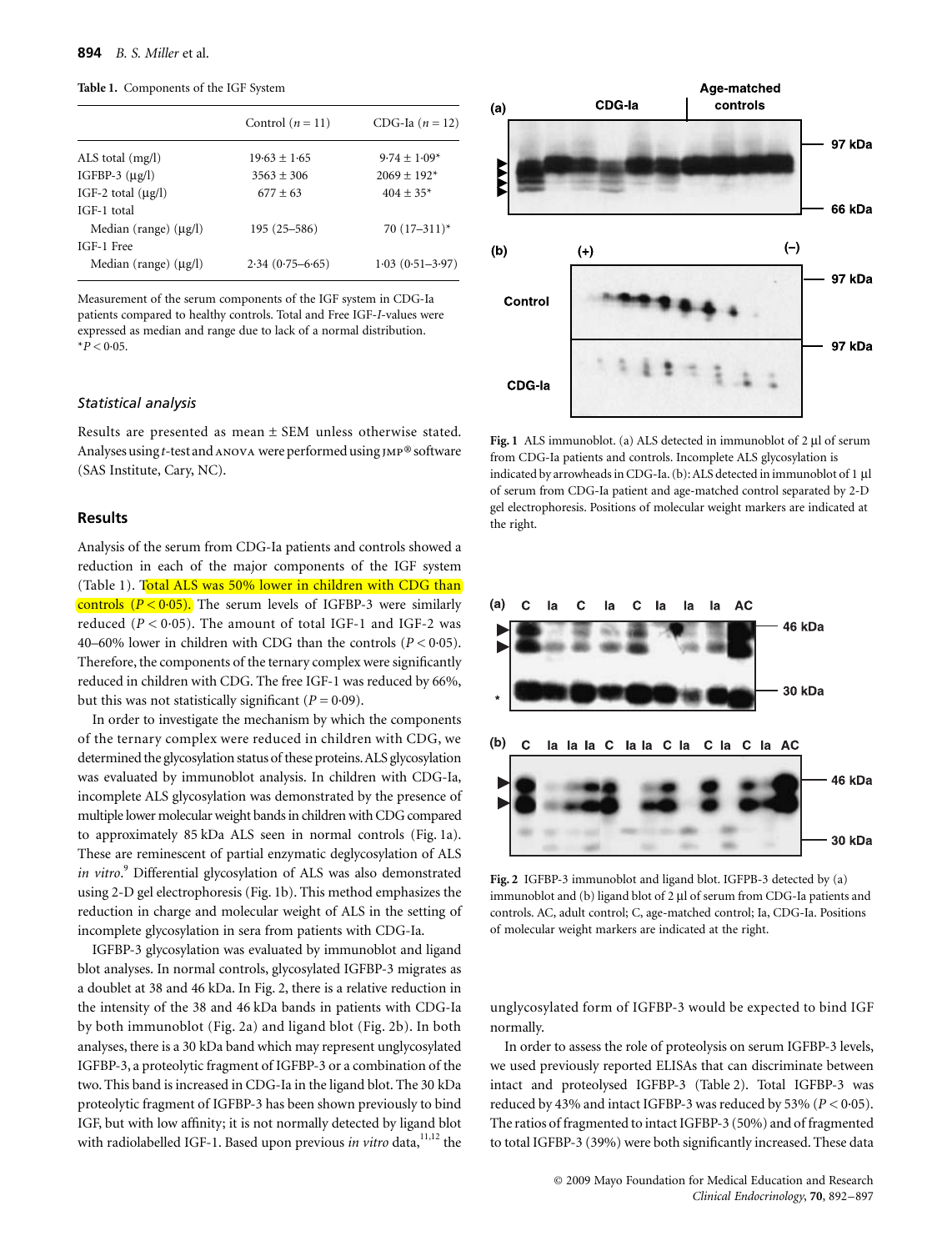

**Fig. 3** Ternary complex formation. Ternary complex formation detected in fractions of serum (250 μl) separated by size exclusion chromatography by (a) ALS immunoblot (b) ligand blot of IGFBPs and (c) immunoradiometric assay for IGFBP-3. Expected elution peaks of ternary complex (T) and binary complex/unbound IGFBP-3 (B/U) based upon molecular weight standards are indicated. AC: Adult Control, C: Age-matched control.

#### **Table 2.** IGFBP-3 proteolysis

| IGFBP-3         | Control $(n=8)$ | CDG-Ia $(n = 10)$ |
|-----------------|-----------------|-------------------|
| Total (mg/l)    | $2.15 \pm 0.18$ | $1.22 \pm 0.13*$  |
| Intact $(mg/l)$ | $1.27 \pm 0.17$ | $0.60 \pm 0.09*$  |
| Fragment (mg/l) | $1.59 + 0.11$   | $1.28 + 0.16$     |
| Fragment/intact | $1.65 + 0.34$   | $2.48 \pm 0.30*$  |
| Fragment/total  | $0.79 \pm 0.07$ | $1.10 \pm 0.12*$  |
|                 |                 |                   |

Measurement of total and intact IGFBP-3 in sera from CDG-Ia patients compared to healthy controls. \**P <* 0·05.

suggest that proteolysis may contribute to the reduction of serum IGFBP-3 levels in children with CDG-Ia.

Previous *in vitro* data show that enzymatic deglycosylation of ALS can reduce its affinity for the IGF-IGFBP-3 binary complex leading to reduced ternary complex formation.<sup>9</sup> To investigate ternary complex formation in CDG, size exclusion chromatography was performed. The elution fractions were examined for the presence of ALS by immunoblot (Fig. 3a) and of IGFBP-3 by ligand blot (Fig. 3b). The column elution fractions containing both ALS and IGFBP-3 represent formation of the ternary complex. Although ALS shows a similar elution profile in each of the samples (Fig. 3a), elution of IGFBP-3 is delayed in serum from CDG-Ia children. This delay in elution of IGFBP-3 likely represents a dissociation of ALS and IGFBP-3 with the total amounts of the ternary complex formed in CDG-Ia reduced compared to controls. This could also represent the presence of ternary complexes composed of incompletely glycosylated ALS and IGFBP-3. Similar results were obtained from immunoradiometric assay of elution fractions for IGFBP-3 (Fig. 3c).

A child with CDG-Ib with adequate nutrition showed a remarkable period of catch-up growth following initiation of oral mannose therapy (Fig. 4a,b). Prior to mannose therapy, the serum values of ALS (8·21 mg/l), IGFBP-3 (1443 μg/l) and total IGF (73 μg/l) were reduced similar to those seen in children with CDG-Ia (Table 1). In this child with CDG-Ib, ALS glycosylation detected by immunoblot shows relative improvement after 1 month of mannose therapy (Fig. 4c, Lanes 1 and 2). IGFBP-3 glycosylation detected by immunoblot showed similar improvement following 1 month of mannose therapy (Fig. 4d, Lanes 1 and 2). Subsequent analyses of the impact of mannose therapy on protein glycosylation and ternary complex formation were not possible due to lack of available samples.

#### **Discussion**

Protein glycosylation is important for protein stability at the intracellular and extracellular levels. N-linked oligosaccharides are important in protein–protein interactions involved in receptor– ligand and cell to cell signalling. As a result, deficiencies in protein glycosylation can impact multiple organ systems. Previous *in vitro* studies have shown the importance of glycosylation on the stability and function of the components of the IGF ternary complex. $8-10,13$ However, *in vivo* studies were not available.

In this study, we analysed the components of the IGF system in CDG, a human condition associated with abnormal protein glycosylation and progressive growth failure. We show that levels of the glycosylated components of the serum IGF ternary complex, ALS and IGFBP-3, as well as the nonglycosylated ligand IGF-1, are all reduced in children with CDG-Ia. Each of these components is GH-dependent, and children with CDG-Ia have previously been shown to have normal or elevated GH secretion.<sup>1</sup> Thus, GH deficiency is not the primary driver of the reduced IGF-1, IGFBP-3, and ALS levels in these children with CDG.

The reduction of ALS and IGFBP-3 in the serum of children with CDG-Ia is accompanied by a reduction in the degree of glycosylation of these proteins (Figs 1, 2 and 4). Proper glycosylation is important in protein–protein interactions. Using immunoblot analysis after 2-D electrophoresis, we have shown that a reduction in ALS glycosylation is accompanied by a neutral shift in the isoelectric point of ALS (Fig. 1b). This change in ALS charge has been previously described following enzymatic desialylation of human ALS and has been correlated with a reduction in the affinity of ALS for the IGFBP-3-IGF binary complex.<sup>9</sup> Thus, glycosylation may regulate both the binary complex binding function and availability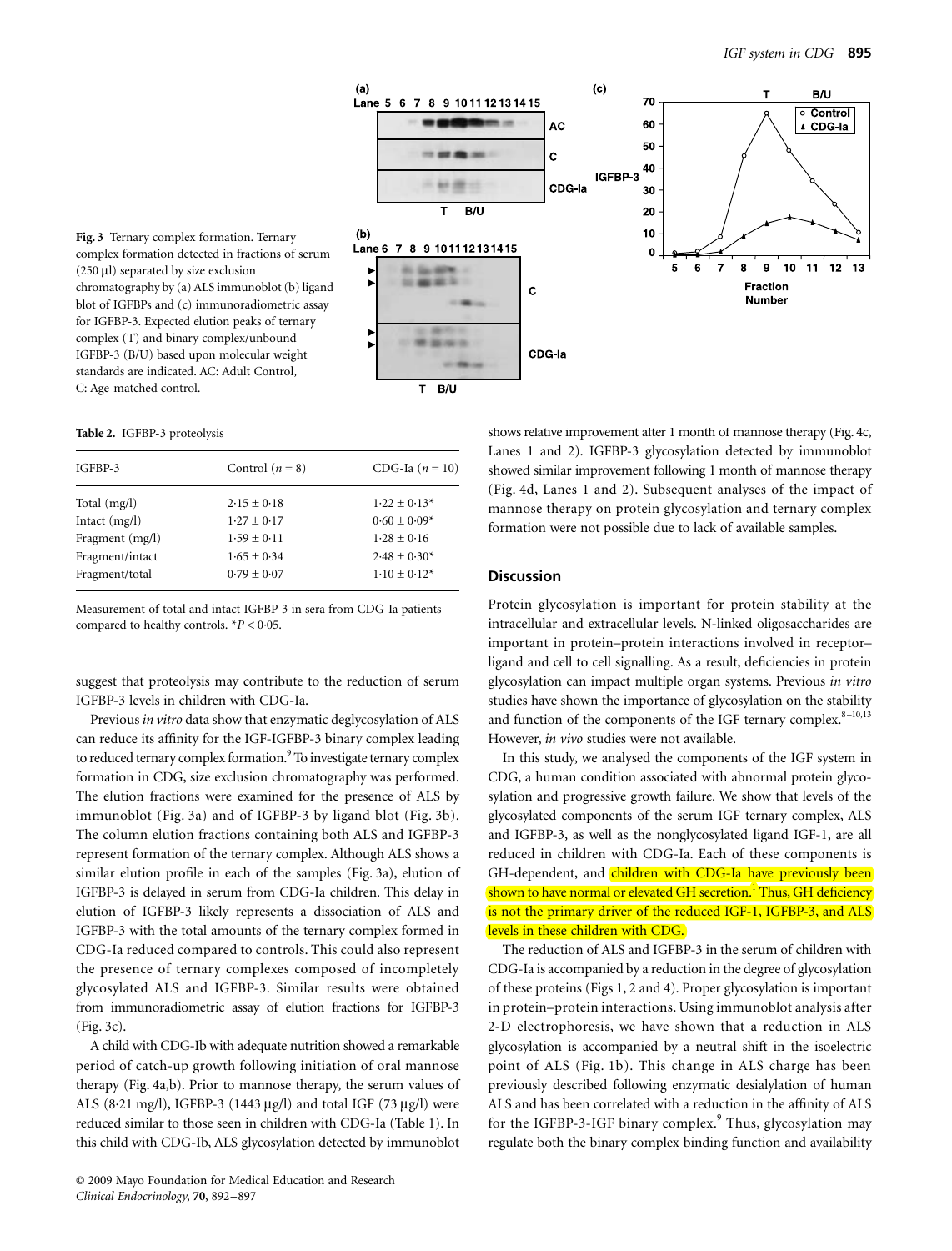



Fig. 4 Patient with CDG-Ib before and after mannose treatment. (a) Growth chart, M: mannose treatment (b) Height (in cm), weight (in kg) and growth velocity (GV) (c) ALS immunoblot (d) IGFBP-3 immunoblot. For (c) and (d), 2 μl serum from a child with CDG-Ib before and after 1 month of mannose therapy resolved by nonreducing SDS-PAGE. lane 1: before mannose, lane 2: after 1 month of mannose therapy, lane 3: adult control.

of ALS in the serum. One might speculate that a change in the charge state of ALS might also affect its interaction with proteases making ALS more susceptible to degradation, although proteolytic fragments were not detected by immunoblot. Incomplete glycosylation of IGFBP-3 has been shown to increase the risk of proteolysis *in vitro*<sup>10</sup> and to lead to increased clearance *in vivo*. 13 Using assays specific for intact and fragmented IGFBP-3, our data suggest that IGFBP-3 proteolysis plays a role in the reduction of the levels of this protein in CDG-Ia.

The dissociation of IGFBP-3 from ALS in size-exclusion chromatography fractions from CDG-Ia (Fig. 3a,b) suggests that incomplete glycosylation leads to a reduction in ternary complex formation. Previous data suggested that *in vitro* ALS affinity for the binary complex of IGFBP-3 and IGF-1 is reduced by enzymatic deglycosylation.<sup>9</sup> This study provides human *in vivo* data to support this finding.

In CDG-Ib, a condition treatable with oral mannose, we have shown that short-term mannose therapy led to partial correction of the glycosylation defect in ALS and IGFBP-3 (Fig. 4). Long-term studies of the impact of mannose therapy on the glycosylation status and function of the components of the ternary complex were not possible in this retrospective study due to sample availability. The increase in glycosylation correlated with the beginning of a period of accelerated linear growth in this child. We hypothesize that the increase in glycosylation increases the levels of the components of the ternary complex and their ability to bind one another. Thus, the ternary complex would be stabilized, the half-life of IGF prolonged, and perhaps delivery of IGF to the target tissues would be facilitated. The fact that the nutritionally sufficient child with CDG-Ib had improved growth with improved protein glycosylation suggests that poor nutrition may play a lesser role than incomplete glycosylation in the growth failure in children with CDG.

This study in a rare syndrome of CDG represents the first *in vivo* human study of the impact of protein glycosylation on IGF ternary

complex formation. Although the sample size is small and quantities limiting, the data comparing CDG children with healthy controls in the same age range support the hypothesis that impaired glycosylation leads to reduction in the levels of the components of the IGF ternary complex. We have provided data showing that incomplete glycosylation of IGFBP-3 is associated with an increase in proteolysis. In addition, incomplete ALS glycosylation appears to impair ternary complex formation *in vitro* and *in vivo*. The combination of these mechanisms would lead to a reduction in the half-life of the circulating IGFs.

# **Acknowledgement**

This study obtained grant support from the Mayo Foundation.

#### **References**

- 1 de Zegher, F. & Jaeken, J. (1995) Endocrinology of the carbohydratedeficient glycoprotein syndrome type 1 from birth through adolescence. *Pediatric Research*, **37**, 395–401.
- 2 Miller, B.S. & Freeze, H.H. (2003) New disorders in carbohydrate metabolism: congenital disorders of glycosylation and their impact on the endocrine system. *Reviews in Endocrine and Metabolic Disorders*, **4**, 103–113.
- 3 Conover, C.A. (1999) Posttranslational modification of the IGF binding proteins. In: R. Rosenfeld & C. Roberts Jr. eds. *Contemporary Endocrinology: the IGF System*. Humana Press, Inc., Totowa, NJ, 355–375.
- 4 Baxter, R.C. (1990) Circulating levels and molecular distribution of the acid-labile (alpha) subunit of the high molecular weight insulin-like growth factor-binding protein complex. *Journal of Clinical Endocrinology and Metabolism*, **70**, 1347–1353.
- 5 Guler, H., Zapf, J., Schmid, C. *et al.* (1989) Insulin-like growth factors I and II in healthy man. Estimations of half-lives and production rates. *Acta Endocrinoologica*, **121**, 753–758.